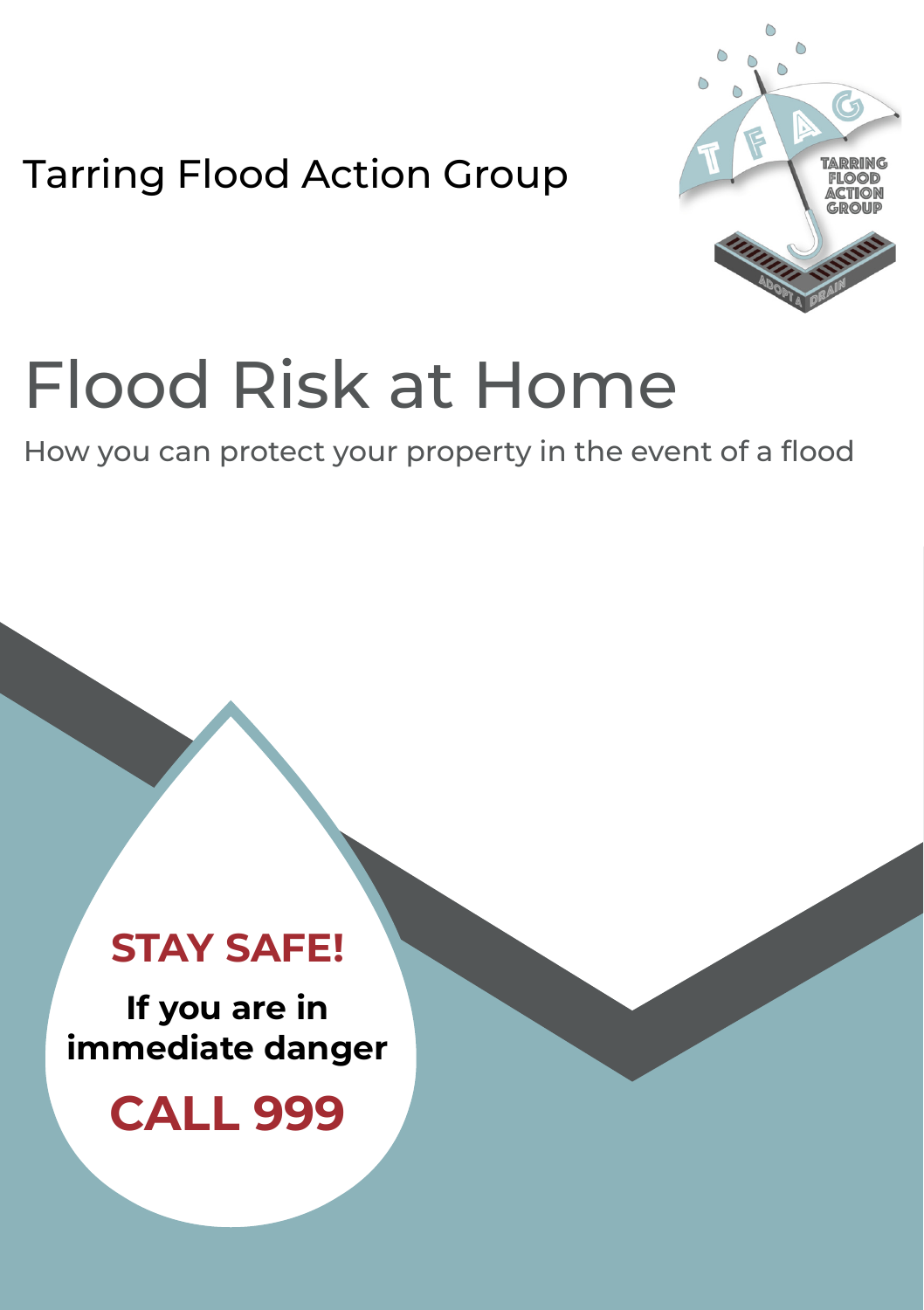### Am I at risk?

If you live in a flood risk area – and the Tarring Conservation Area, including the High Street, is a flood risk area - then there are a number of ways in which you can protect your home from flood water. A number of properties in the Street and surrounding areas have recently suffered the effects of flooding following heavy rainfall.

Tarring Flood Action Group (TFAG) has introduced a number of initiatives to reduce the risk of flooding and continues to work with a number of agencies to that end. However, given the nature of our builtup environment and the consequences of Climate Change, it is likely that risk to people and property from flash floodwater will be increasing and ever-present.

A recent survey carried out on behalf of TFAG by Project Centre has drawn up a map of the areas that are most at risk. Contact us at **tarringfloodgroup@outlook.com** if you would like a copy.

### What are my options?

Local Authorities do not routinely provide flood protection for private or commercial properties and it remains the responsibility of the property owner to take appropriate action to protect their property from flooding. This Guideline Note is one of two that have been produced by TFAG to help residents protect their property when flooding occurs.

### Contact us at **tarringfloodgroup@outlook.com** if you would like a copy of **Guideline Note 2 "Flood risk at home – How can I proactively protect my property?"**

There are a number of options available to protect yourself and your property if a flood event occurs, including:

- **Sandbags**
- **• FloodSax sandless bags or equivalent products**
- **• Doorway floodgate barriers**
- **• Airbrick flood covers**

For more information about the Tarring Flood Action Group visit www.tarringfloodaction.org.uk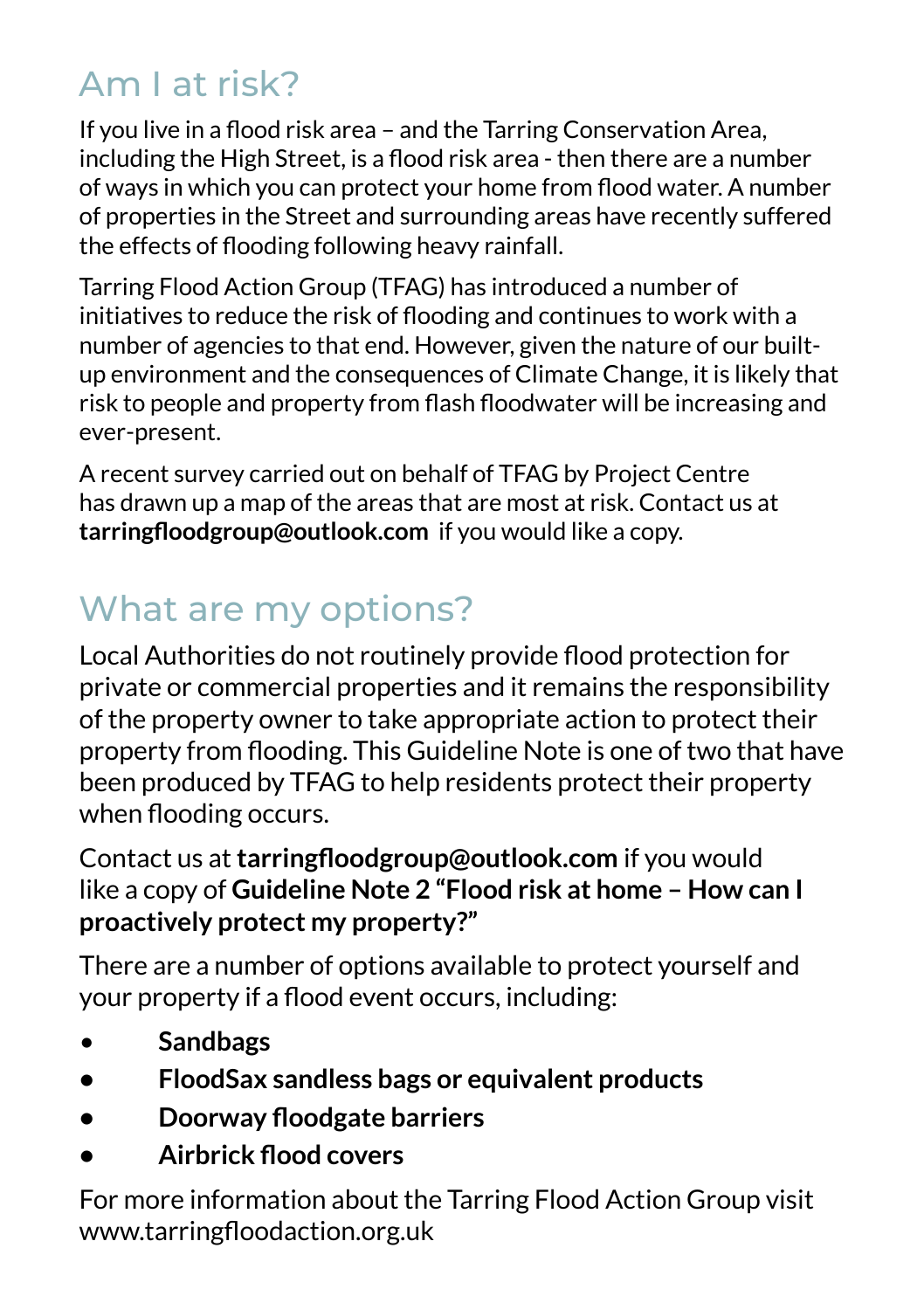### **Sand Bags**

Although they have been the standard property protection method for many years, the Environment Agency is not a fan of sandbags!

It says that sandbags have many pitfalls, including seepage, weight, setup time and post-flood disposal. People should look to other products

specifically designed to be fit for purpose when flooding strikes.

The Agency states:

*"Sandbags are relatively ineffective when compared to purpose-built flood protection products. We strongly encourage people to use these alternative products."* 



TFAG does not have the resources available to mount a sandbag filling operation in the event of a flood and supports the Environment Agency view that alternative products should be used.

Whilst sand bags are not the preferred method to protect property it is acknowledged that there is sometimes no alternative. The level of protection largely depends on how the bags are positioned and how quickly you can get them into place. The Environment Agency has produced a useful document aimed to provide detailed advice. You can download a copy by clicking on, or copying and pasting the following link or scanning the QR code on your mobile phone:-

**https://www.gov.uk/government/publications/sandbags-how-to-usethem-to-prepare-for-a-flood**

### Alternatives to Sand Bags

The Environment Agency now says that anti-flood devices such as FloodSax® are one way forward for people to protect their home.

The Agency states:

*"FloodSax® are a lighter, modern version of sand bags. The sacks need to be soaked in water so they expand, and then placed around the entrances to your home to protect against floodwater. They take up little storage and can be cost effective.''*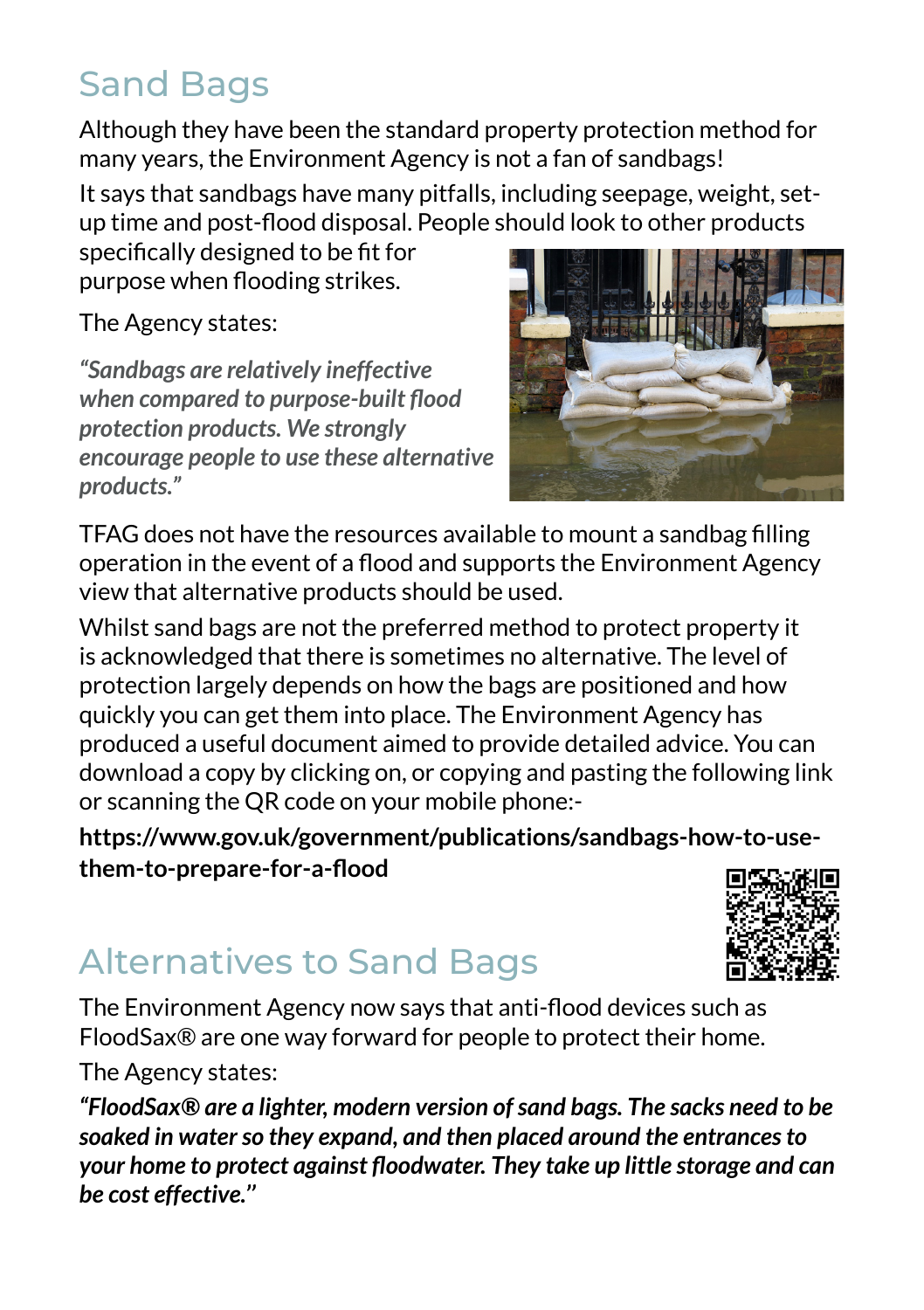The Agency warns people to prepare beforehand as they just won't have enough time to react to flooding emergencies.

#### *"The most important thing is to prepare now by buying flood products in advance. Don't wait until flooding looks likely as you won't have time to buy or put the measures in place.''*

FloodSax® sandless sandbags look at first like a large pillowcase, weigh just 700 grammes before they come into contact with water and then they expand in around three minutes to weigh 20kg (44lbs) which means they are easy to store and deploy by most residents.



- Easy to store and can be vacuumed-packed to save even more room
- Can be expanded in water right next to where you need them and stay taut until flood subsides. **Please note that they cannot be energized by salt (sea) water**
- Lightweight before they are used with the standard bag weighing just 0.2kg (7 ounces) so can be used by people who would not be able to lift sandbags
- One can be expanded and put down the toilet to block it from foul water being forced up by the floodwater backing up through the drains and sewer where flood and foul sewers are combined - as is the case in some parts of the Conservation Area
- Long shelf-life (approx 5 years)
- 100% biodegradable

Floodsax and similar products can be purchased from local Building Merchants, such as Jewsons and Wickes and some have an own-brand version. FloodSax® can also be purchased from a variety of online suppliers, such as **https://stopmeflooding.co.uk.** Search 'sandless sand bags' for the best offers and to explore brands other than Floodsax, e.g HydroSnake, Quick Dam, DAM IT UP flood & spill barriers

Prices vary by supplier, but the cost is approximately £6 each. 5-7 FloodSax® are required to protect a single doorway, depending on the width. Check the instructions on the product purchased.

Please note that, once energized, they cannot be reused. For further information go to **http://www.floodsax.co.uk/**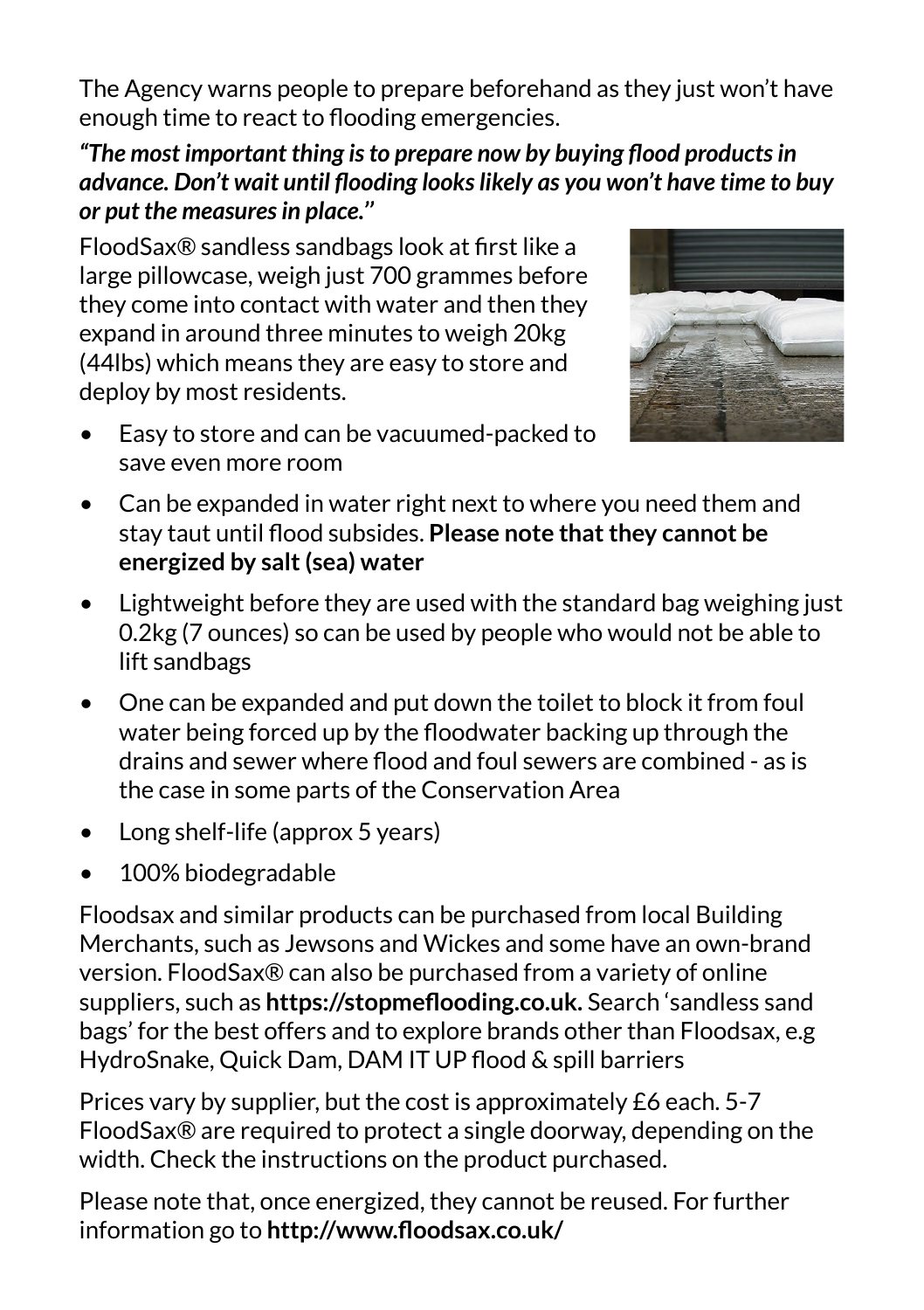### Doorway Flood Barriers

A more efficient method of halting floodwater ingress is a waterproof gate or barrier that is quick and easy to install.

Doorways come in many shapes and sizes, particularly in conservation areas like ours. There is no one-size fits all solution, but there are a number of alternatives at varying levels of cost. Some of these can be offthe–shelf products that come in a range of standard sizes, but others may need to be custom made.

Although more expensive than Floodsax type products, these types of barriers can be easily and quickly placed in position, and just as quickly removed when the flood or threat is diminished.



There are a number of companies offering this type of product, and if you wish to

investigate further, two good starting points are **www.floodgate.ltd.uk/ floodgates/** and **http://www.floodtite.com.**

These companies and many others offer a range of standard sizes as well custom made options to fit the less standard-sized doors that may be more prevalent in the conservation area. But do search the web for alternative suppliers!

## Air Brick Barriers

Yet another entry point for floodwater is the humble airbrick. So vital for the safe ventilation of your home, the airbrick needs to be blocked off to prevent the ingress of floodwater. As with Doorway Flood Barriers above, Floodgate and Floodtite (as well as other suppliers) offer easy-tofit air brick barriers that can be quickly isolated.

Floodgate also offer the SMART AirBrick which is designed to replace existing airbricks. This retro-fitted product will shut off automatically when the waters rise, and return to a safe condition when the water has receded. More information can be found at **www.floodgate.ltd.uk/**



**airbricks/**, but do search the internet for alternative products.

**Remember: If you have suffered a flood, it is important to make sure that all airbricks are free of silt and functioning properly before using any boilers, heaters or fires that require ventilation.**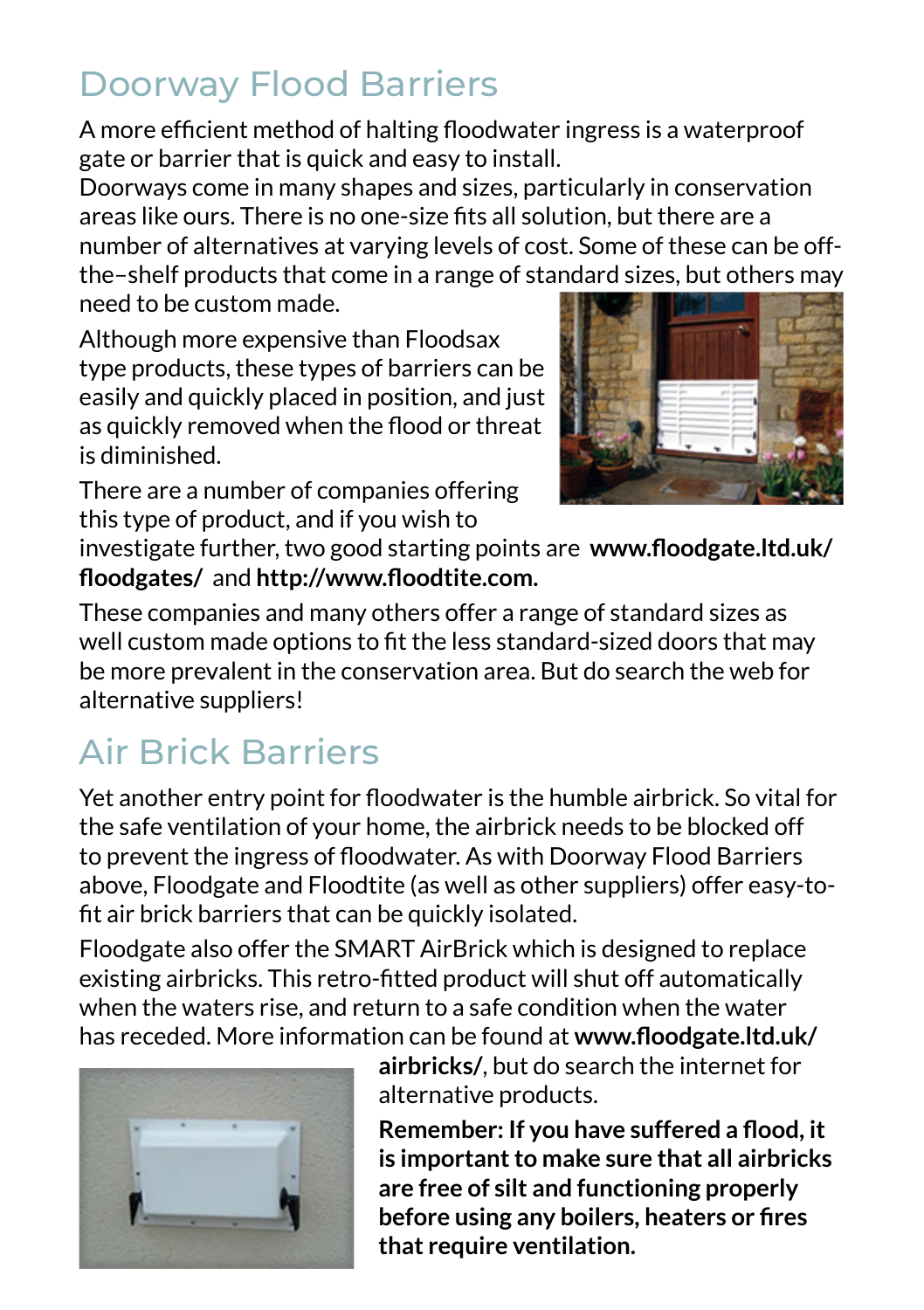### Toilet Stoppers

A common cause of flood damage, even in otherwise well protected properties, is where foul water is forced up the W.C. This is caused by floodwater backing up through the drains and sewer. There is a greater risk of this in locations where surface water drains and foul sewers are combined - as is the case in some parts of the Tarring Conservation Area. There is a large range of flood defence products that will help with this.

Local builders' merchants sell fairly simple, easy to fit solutions such as Floodtite Toilet 'Panseal', an antiflooding device for a downstairs toilet, which creates a secure seal around the toilet pan rim to prevent the backflow of flood and foul waste water. It is fitted in seconds and requires nothing more than a few squeezes from a normal bicycle pump, which is included in the pack.





More robust solutions include FloodKit® Toilet Stopper, a patented product that will also prevent floodwater entering a downstairs bathroom from an overflowing toilet pan. It is designed to fit different shapes and widths of toilet, but requires a little more in terms of initial set up than simpler systems.